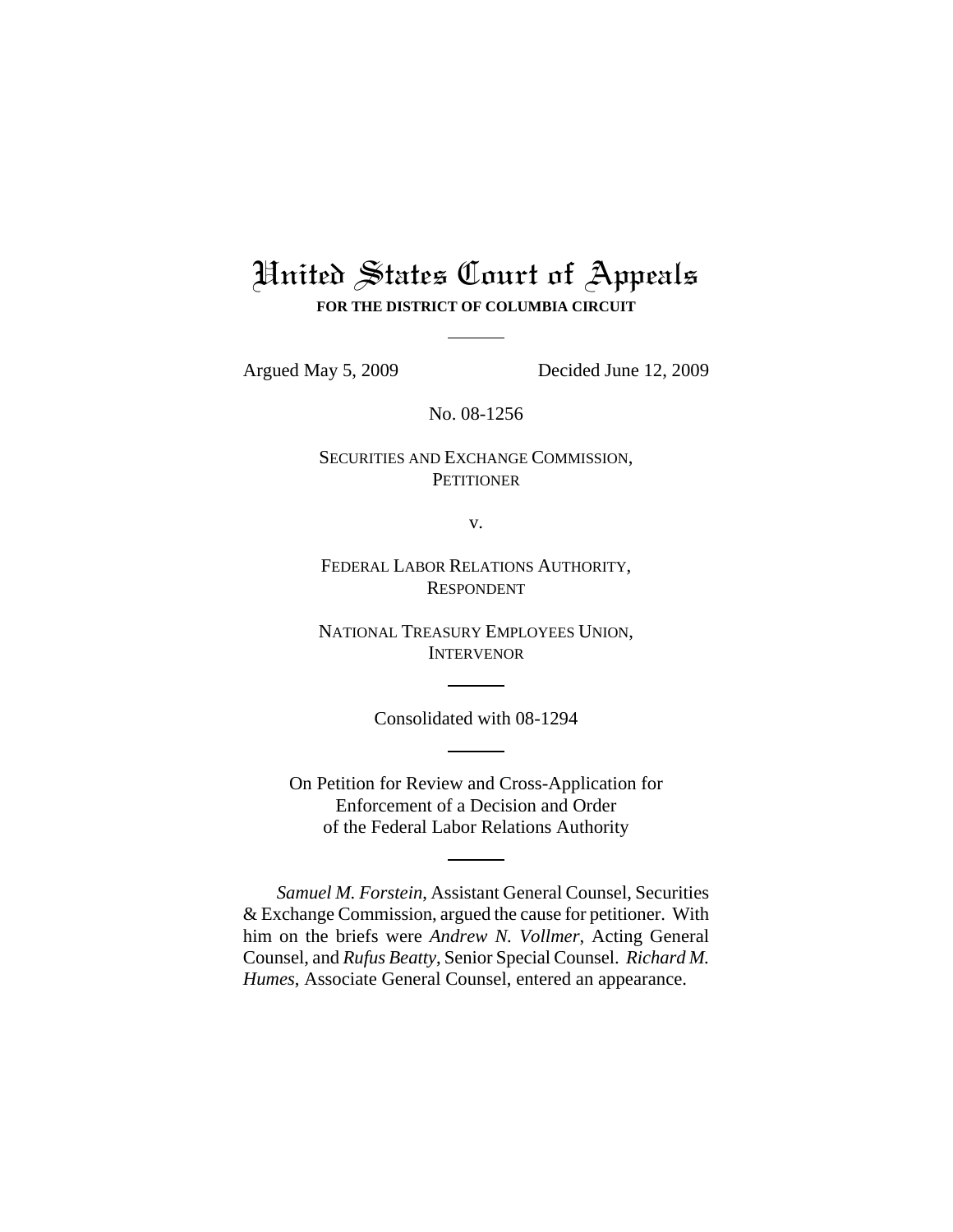*James F. Blandford*, Attorney, Federal Labor Relations Authority, argued the cause for respondent. With him on the brief were *Rosa M. Koppel*, Solicitor, and *William R. Tobey*, Deputy Solicitor.

*Barbara A. Sheehy* argued the cause for intervenor. With her on the brief were *Gregory O'Duden* and *Elaine Kaplan*. *Barbara A. Atkin* entered an appearance.

Before: GINSBURG, BROWN and KAVANAUGH, *Circuit Judges*.

Opinion for the Court filed by *Circuit Judge* BROWN.

Concurring opinion filed by *Circuit Judge* KAVANAUGH.

BROWN, *Circuit Judge*: This is the sort of dispute that could only arise between public employees and a governmental agency. The Securities and Exchange Commission (SEC or Agency) was eager to pay its employees more money. The National Treasury Employees Union (NTEU or Union) complains the SEC implemented the raises too quickly. The Federal Labor Relations Authority (FLRA or Authority) agrees with the Union and has ordered the SEC to provide back pay to atone for the affront. Counterintuitive though it may be, we agree the FLRA has properly resolved this odd controversy so we deny the petition for review and grant the Authority's crossapplication for enforcement.

I.

This is what happened. After years of struggling with high attrition from the ranks of its professional employees (attorneys, accountants, and examiners), the SEC began focusing on pay disparities between itself and other financial regulatory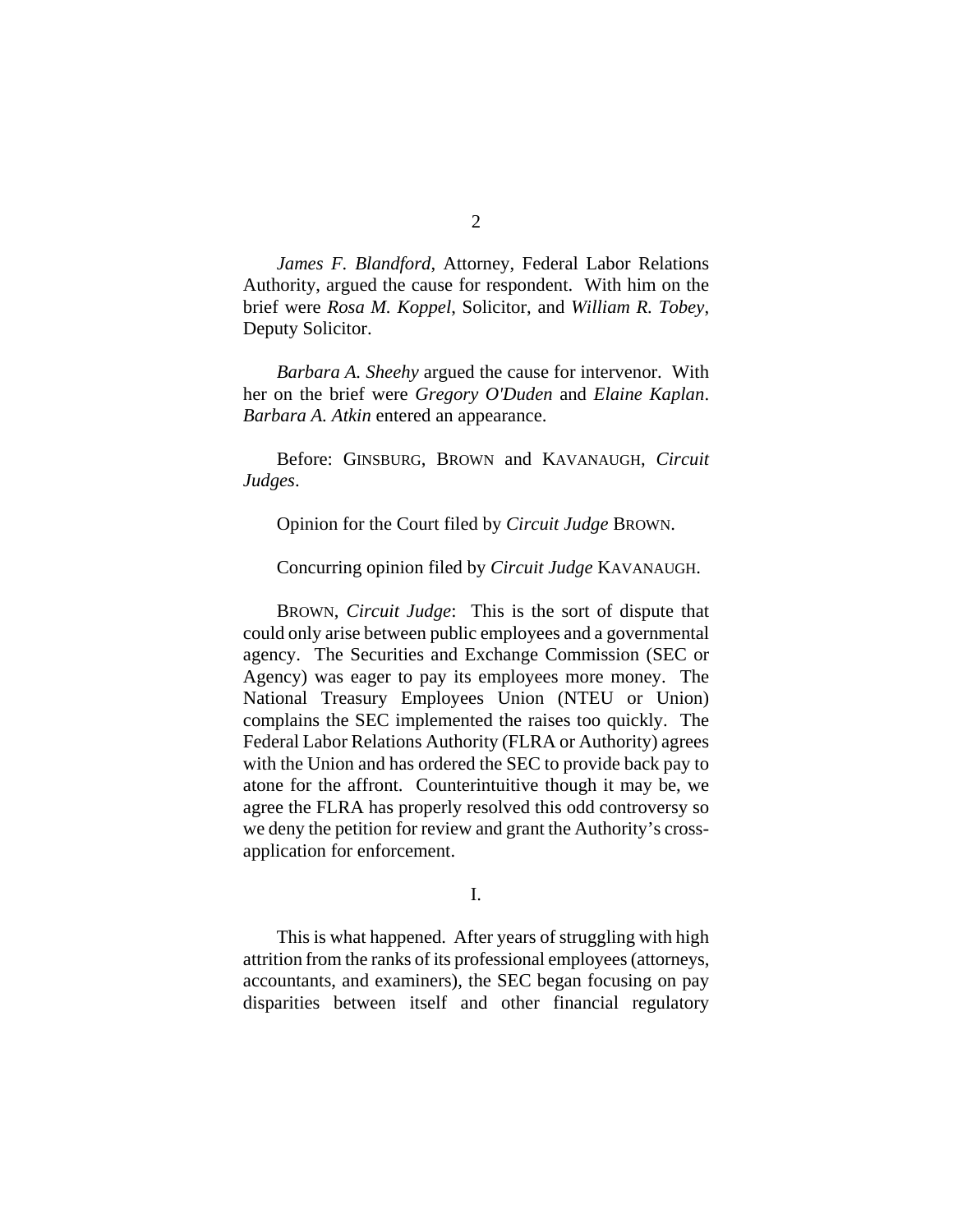agencies, such as the Federal Deposit Insurance Corporation, the Office of the Comptroller of the Currency, and the Office of Thrift Supervision. Since 1989, these other agencies had been authorized to determine their own compensation and benefit levels without regard to the General Schedule, which continued to define pay grades for SEC employees. Although the SEC took advantage of as many compensation and benefit flexibilities as existing law allowed, including special pay rates for its most sought-after employees, by 2001—with its workload increasing dramatically and staffing shortages reaching crisis levels—the Agency sought legislative relief. Congress acquiesced. On January 16, 2002, it passed the Investor and Capital Markets Fee Relief Act, Pub. L. No. 107-123, 115 Stat. 2390 (2002), which gave the SEC authority to set and adjust its employees' pay rates without regard to the General Schedule.

Both the Union and SEC management had eagerly anticipated the passage of this Act. The Union signaled the very next day, January 17, its willingness to begin bargaining. By March 6, the Agency had submitted its Implementation Plan to Congress and, on April 10, the Agency convened initial discussions with the Union. On April 18, SEC Chairman Pitt sent out an email to all employees stating the SEC hoped to implement the new system on May 19. Formal bargaining began April 22. Negotiations reached an impasse and the Union filed for assistance with the Federal Services Impasse Panel (Panel) on May 15. The SEC and the Union were unable to break the impasse when they met again on May 16 and 17, at which point management notified employees that it would unilaterally implement the SEC's proposed pay plan effective May 19. The raises became effective as of May 19, but the actual increased paychecks did not begin to arrive until August.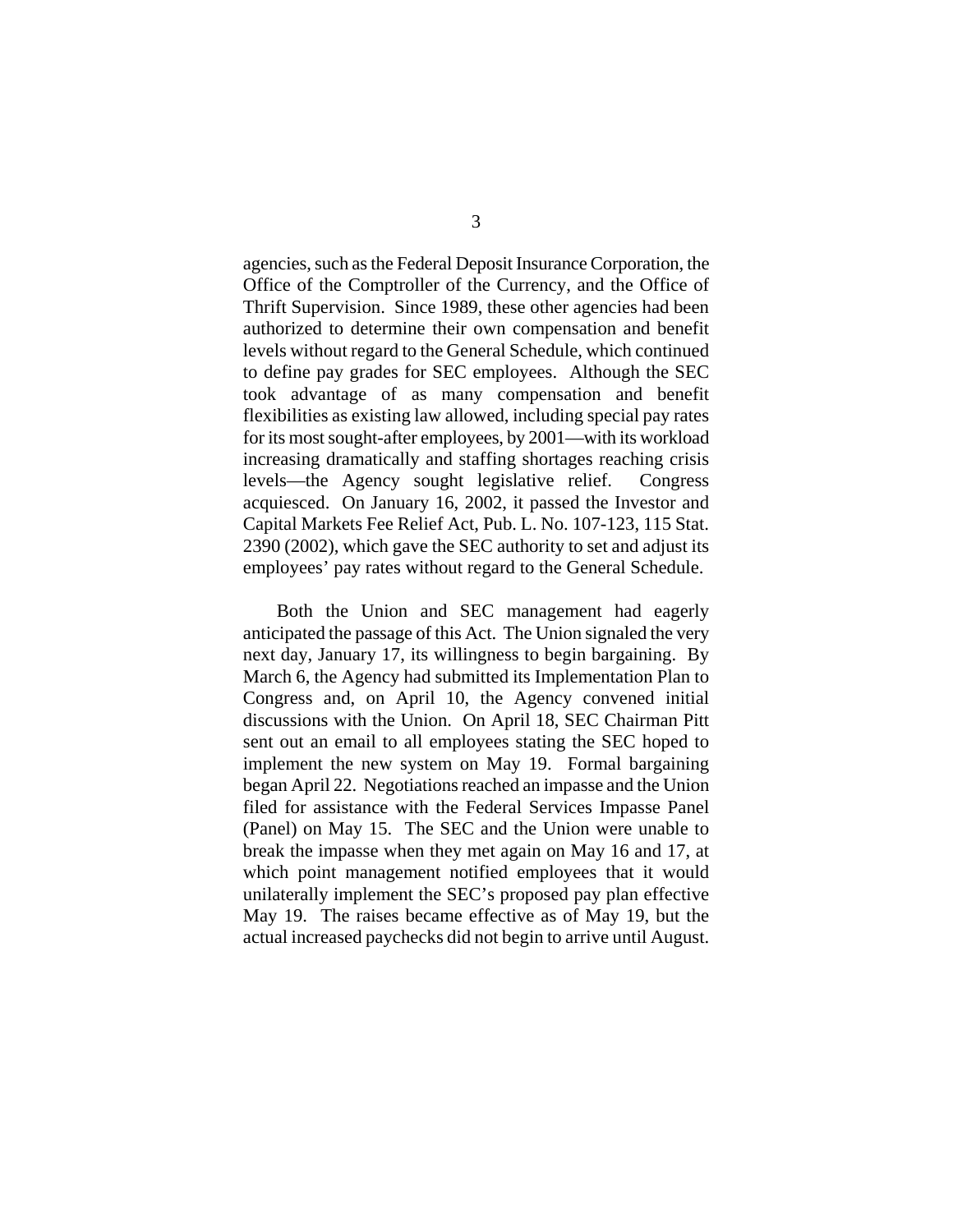On November 8, 2002 the Panel resolved the bargaining impasse, ordering adoption of the SEC's proposal with only slight modifications. On November 18, the NTEU filed two unfair labor practice charges, alleging the SEC violated Sections 7116(a)(1) and (5) of the Federal Service Labor-Management Relations Statute (the Statute) by unilaterally implementing the new pay plan and ending automatic annual within-grade increases (known as WIGIs) before the completion of the bargaining process. The General Counsel filed a complaint and, after a full evidentiary hearing, the ALJ found the SEC had violated the Statute. The ALJ awarded retroactive within-grade increases to employees who were entitled to them between May 19 and November 8, and ordered the SEC to recalculate those employees' placement on the new pay schedule taking such within-grade increases into account. The Authority concluded the record fully supported the ALJ's findings and that the recommended remedy was not contrary to the Back Pay Act, 5 U.S.C. § 5596.

The SEC petitions for review; the Authority cross appeals for enforcement of its order.

## II.

We review the FLRA's conclusion that the SEC engaged in an unfair labor practice under the familiar arbitrary and capricious standard; we determine only whether the FLRA has "offered a rational explanation for its decision, whether its decision is based on consideration of the relevant factors, and whether the decision is adequately supported by the facts found." *Nat'l Ass'n of Gov't Employees, Local R5-136 v. FLRA*, 363 F.3d 468, 474–75 (D.C. Cir. 2004) (citing, *inter alia*, *Motor Vehicle Mfrs. Ass'n v. State Farm Mut. Auto. Ins. Co.,* 463 U.S. 29, 43 (1983)).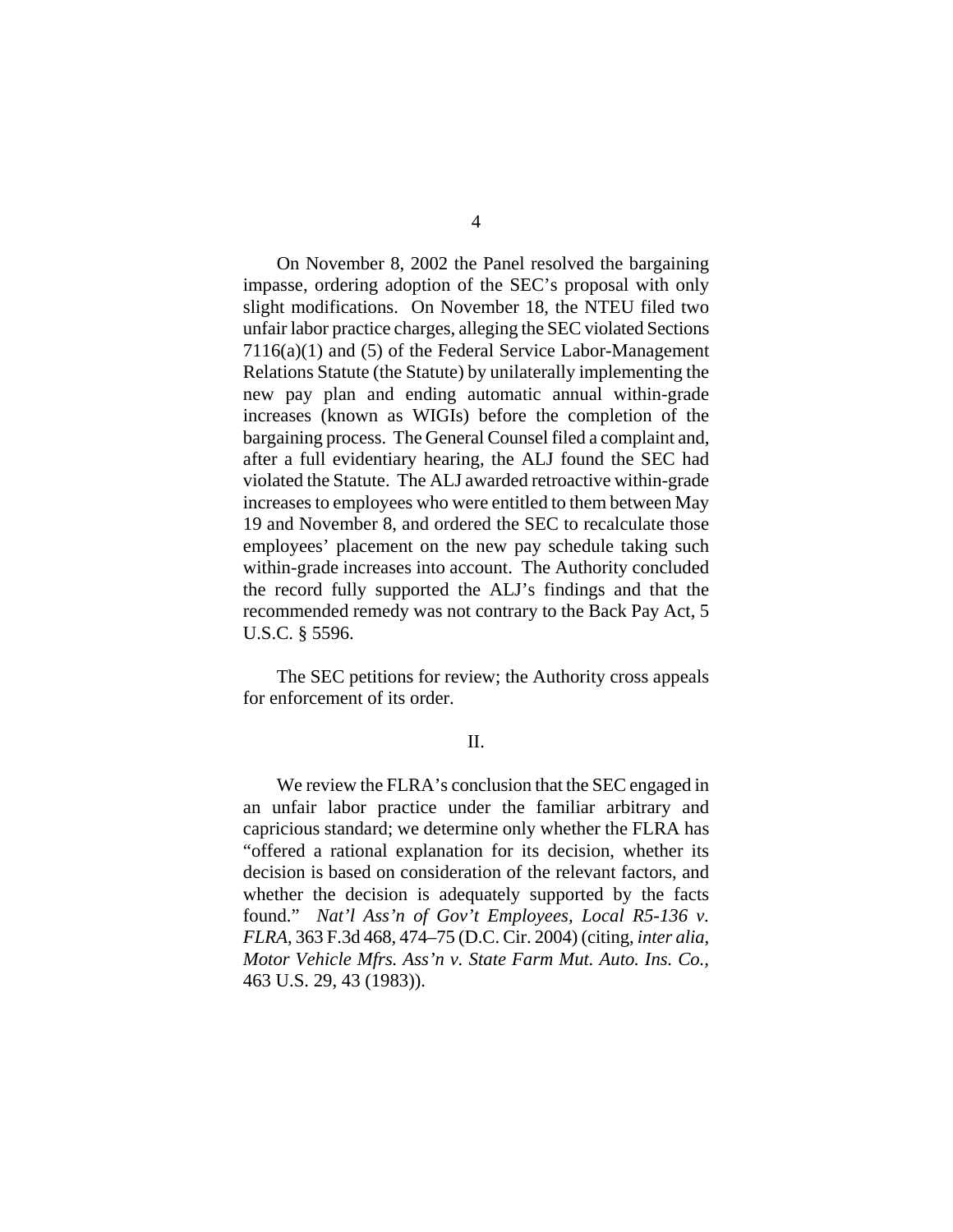The FLRA's conclusion that the SEC engaged in an unfair labor practice was neither arbitrary nor capricious. As a preliminary matter, we reject the SEC's claim it is entitled to deference from the FLRA with respect to its chosen affirmative defense, that the unilateral implementation of the new salary system was necessary to the functioning of the agency. The SEC concedes it can cite no authority in support of its request. We conclude any deference to the SEC would be inconsistent with the defense being an affirmative one; in this matter the SEC is not an agency entitled to deference, but rather appears as an employer. Indeed, under the arbitrary and capricious standard of review that governs, it is the FLRA that receives deference when we review petitions challenging its conclusions under the Federal Service Labor-Management Relations Statute. *See, e.g., HHS Family Support Admin. v. FLRA*, 920 F.2d 45, 48 (D.C. Cir. 1990) ("[W]e must defer to the FLRA's interpretation of its own statute as against competing executive branch determinations.") (citing cases).

 The SEC simply failed to meet its burden to prove its chosen affirmative defense—that the unilateral implementation of the new salary system on May 19, 2002 was necessary to the functioning of the agency—by a preponderance of the evidence. As the Authority has explained before, the rule governing this affirmative defense is that, pending the completion of the mandatory bargaining process:

> [T]he status quo must be maintained to the maximum extent possible, that is, to the extent consistent with the necessary functioning of the agency. When an agency chooses to avail itself of this exception and thus to alter the status quo, it must be prepared to provide affirmative support for the assertion that the action taken was consistent with the necessary functioning of the agency if its actions were subsequently contested in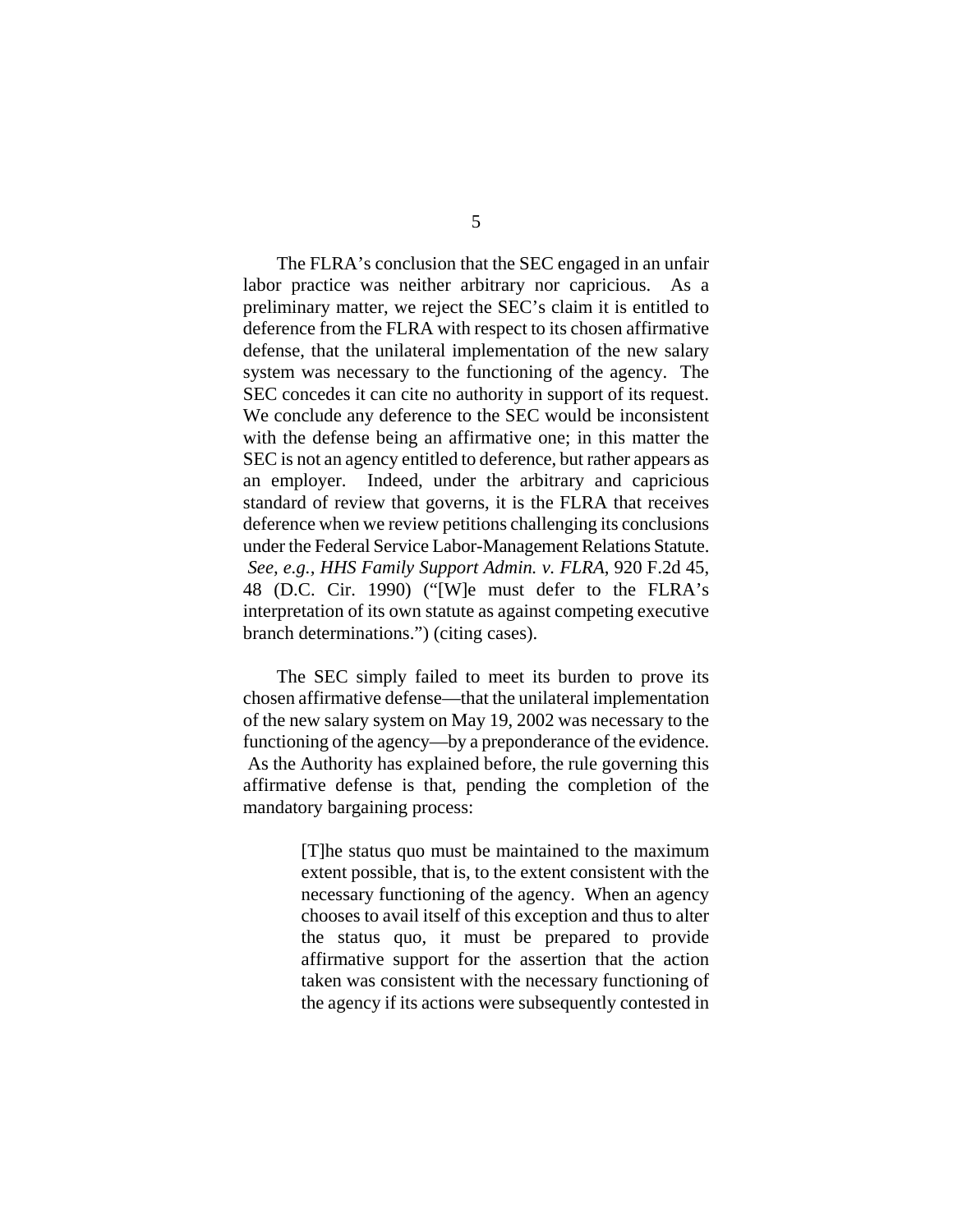an unfair labor practice proceeding. The Authority has also indicated that the phrase, "consistent with the necessary functioning of the agency," may be accurately paraphrased as "necessary for the [agency] to perform its mission."

*Def. Logistics Agency Def. Indus. Plan Equip. Ctr. Memphis Tennessee*, 44 F.L.R.A. 599, 616–17 (1992) (citing *Dept of Justice, U.S. Immigration & Naturalization Serv., U.S. Border Patrol, Laredo, Texas*, 23 F.L.R.A. 90, 90 (1986)) (internal citations, footnotes and quotations omitted).

The SEC complains the FLRA purported to apply a mere preponderance burden of proof in determining whether the Commission sustained its affirmative defense, but effectively imposed a much more demanding one. In context, though, it seems clear the ALJ was describing the affirmative defense itself as demanding, not the employing agency's burden. From the Commission's point of view, this may be a distinction without a difference. Consider, however, that while the prosecution in a criminal case always bears the burden of proving the elements of a crime beyond a reasonable doubt, the substantive content of the elements to be proven may vary; for example, from a reckless state of mind to a knowing and intentional one. While the *burden* is the same, the *standard itself* is different, and it is easier for a litigant to prove some than others.

To successfully invoke the "necessary functioning" exception, an agency must show the change is a response to "an overriding exigency" or similarly compelling need. *22 Combat Support Group (SAC) March Air Force Base, California*, 25 F.L.R.A. 289, 301 (1987) ("While the matter was obviously important, I do not conclude it was so critical as to create an overriding exigency or other compelling reason which would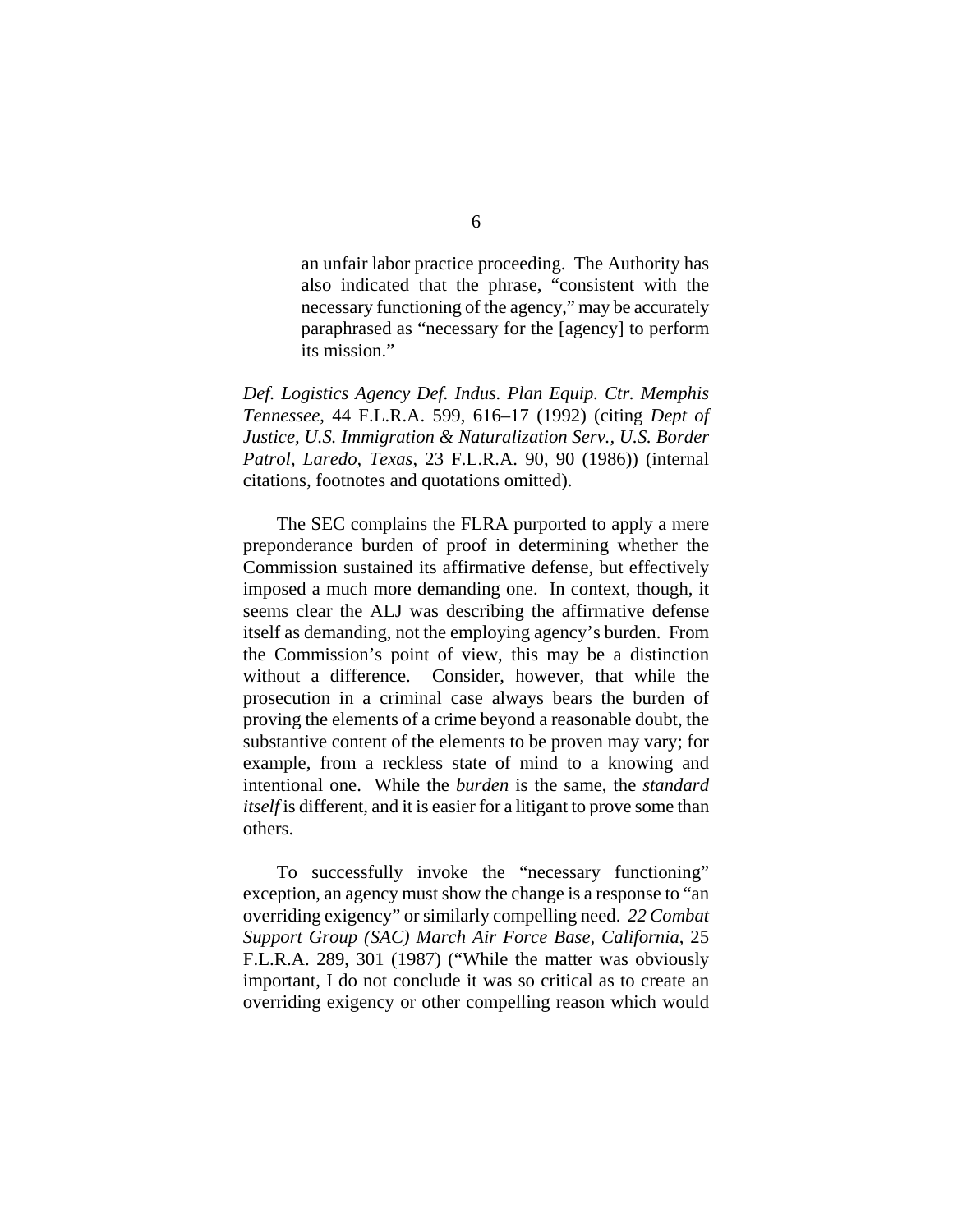justify adhering to the January 13 implementation date …."). For example, in one case the Authority rejected the defense because it did not appear that the agency "was in acute danger of being unable to perform its function without" the unilateral implementation of the change at issue. *Def. Logistics Agency Def. Indus. Plan Equip. Ctr. Memphis Tennessee*, 44 F.L.R.A. at 617. The SEC observes that a public agency will rarely face an exigency that threatens its ability to function. But that is only to say the "necessary functioning" exception will never be the rule. Exigency still has a role to play in determining whether the unilateral implementation of a management proposal is properly exempted from statutory requirements. At the very least, the proponent of the necessary functioning defense must establish that the change was necessary for the agency to effectively perform its mission and that it was necessary to make the change at the time it was made. *Immigration & Naturalization Serv.*, 55 F.L.R.A. 892, 904 (1999) ("Respondent has failed to establish that it was 'necessary' for it to implement the changes … prior to satisfying its bargaining obligation."). As the SEC fails to appreciate, there is a difference between what an agency finds expedient and what is necessitated by an "overriding exigency."

The administrative law judge (ALJ), whose decision was adopted by the Authority, carefully went through the evidence presented, analyzed the parties' arguments, and explained his findings and conclusions. There is "a reasoned path from the facts and considerations before the [agency] to the decision it reached." *NTEU v. FLRA*, 466 F.3d 1079, 1081 (D.C. Cir. 2006). The ALJ acknowledged the Agency "was losing key employees at an alarming and dangerous rate" and needed to act quickly to reduce attrition by increasing compensation. But, as the ALJ observed, and as the Authority confirmed, "management must demonstrate not merely that the change is necessary to its effective functioning, but also that delaying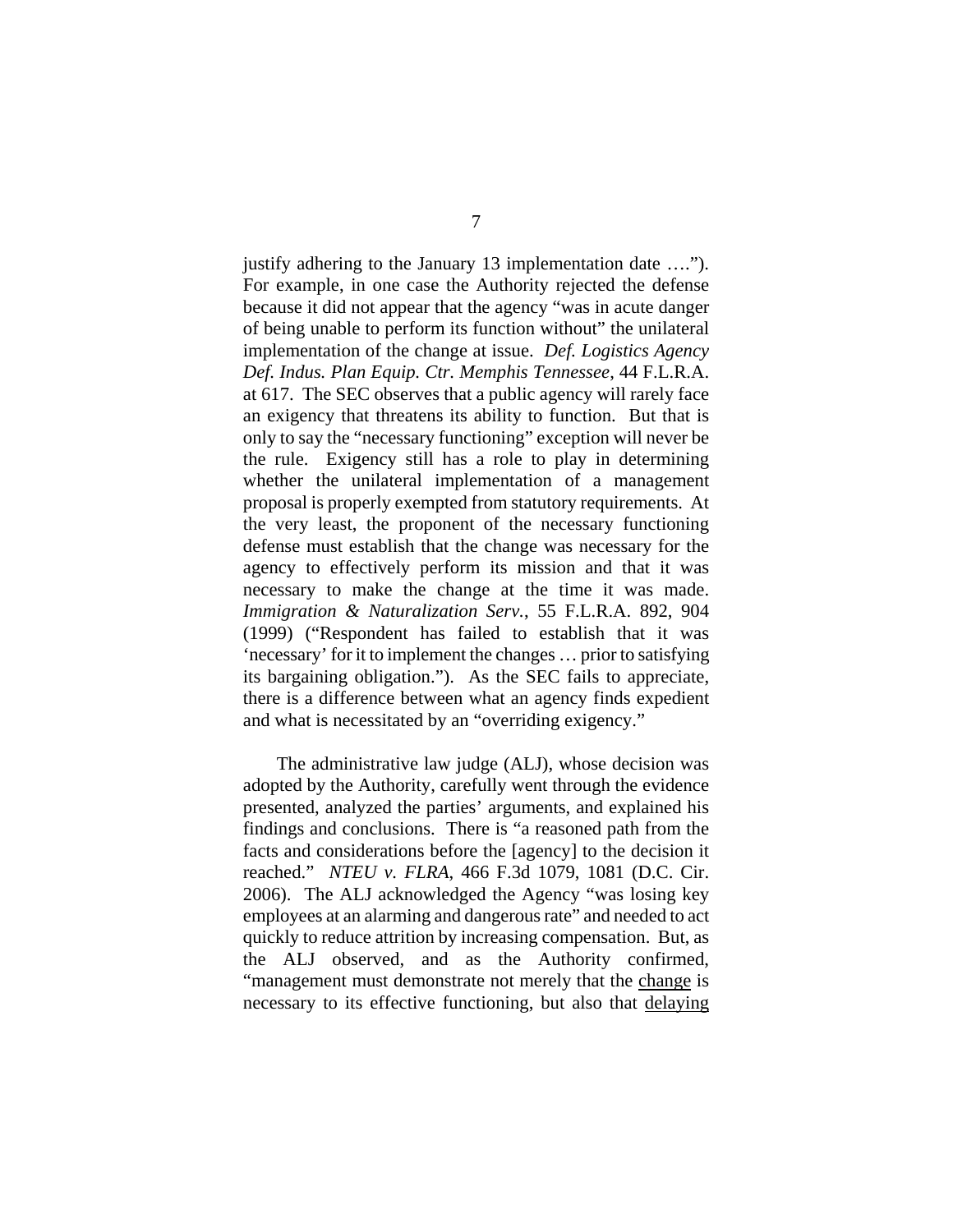implementation until after the impasse is resolved would undermine the effective functioning of the agency." While the SEC makes a good argument that it urgently needed to recruit new staff and discourage defections from current employees, it failed to persuade the administrative law judge, the FLRA, and ultimately this court that its unilateral implementation of a new pay system *on May 19, 2002*—rather than after the completion of the required bargaining process—was necessary for the agency to perform its mission. As in previous cases in which this defense has not been satisfied, here "the record reflects that the reasons for the change were of long-standing origin and were merely desirable, rather than being essential or necessary to the functioning of the agency." *Def. Logistics Agency Def. Indus. Plan Equip. Ctr. Memphis Tennessee*, 44 F.L.R.A. at 618 (quotations and citations omitted).

The SEC also challenges two of the FLRA's factual findings. The Authority's findings of fact are "conclusive" if "supported by substantial evidence on the record considered as a whole." 5 U.S.C. § 7123(c). "This standard requires us to defer to the Authority's factual determinations if, taking into account any record evidence to the contrary, the record contains such relevant evidence as a reasonable mind might accept as adequate to support such determinations." *Nat'l Ass'n of Gov't Employees, Local R5-136*, 363 F.3d at 475 (quotations and citations omitted). Substantial evidence "is something less than the weight of the evidence, and the possibility of drawing two inconsistent conclusions from the evidence does not prevent an administrative agency's finding from being supported by substantial evidence." *Consolo v. Fed. Maritime Comm'n*, 383 U.S. 607, 620 (1966); *see also Domestic Sec. Inc. v. SEC*, 333 F.3d 239, 249 (D.C. Cir. 2003).

The SEC has not shown that the challenged findings of fact fail under this deferential standard. The SEC first challenges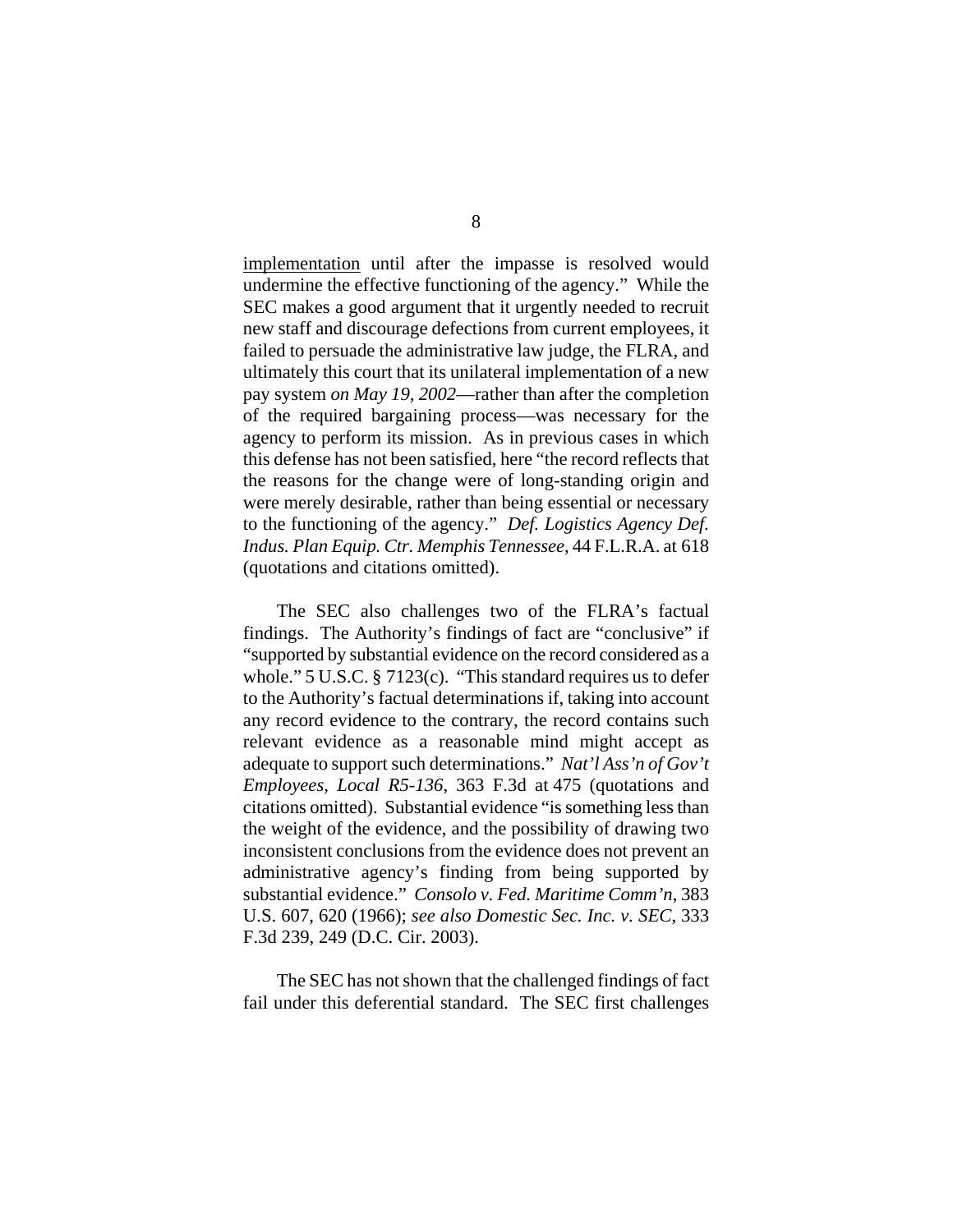the FLRA's finding that the Executive Director's testimony "directly contradicts the [SEC's] claim that implementation of the pay system on May 19 was necessary to assure funding." The SEC points to testimony suggesting that if the \$25 million reprogrammed by the Office of Management and Budget was not legally obligated in FY 2002, the money might be used for something else. The FLRA draws our attention to other testimony showing that money would likely be available to pay for the raises, either from the reprogrammed funds or the Agency's regular appropriation process. The SEC also challenges the FLRA's finding that the employees did not receive the salary increases until August and that this delay weakened the SEC's argument that implementation in May, rather than waiting for the Panel decision, was necessary to the functioning of the Agency. With respect to each of these findings, there was conflicting evidence in the record. The ALJ addressed the evidence in his decision, carefully describing contradictions and making credibility determinations. Such credibility determinations are almost never disturbed on appeal, and there is no reason to do so in this case.

## III.

We review the FLRA's ordered remedy under the Back Pay Act *de novo*, *SSA v. FLRA*, 201 F.3d 465, 471 (D.C. Cir. 2000), and let it stand. To be entitled to an award of back pay, "1) the employee must have been affected by an unjustified or unwarranted personnel action; 2) the employee must have suffered a withdrawal or reduction of all or part of his pay, allowances, or differentials; and 3) but for the action, the employee would not have experienced the withdrawal or reduction." *Id.* at 468.

Under our precedent, back pay may be awarded if a mandatory salary upgrade was denied to an employee because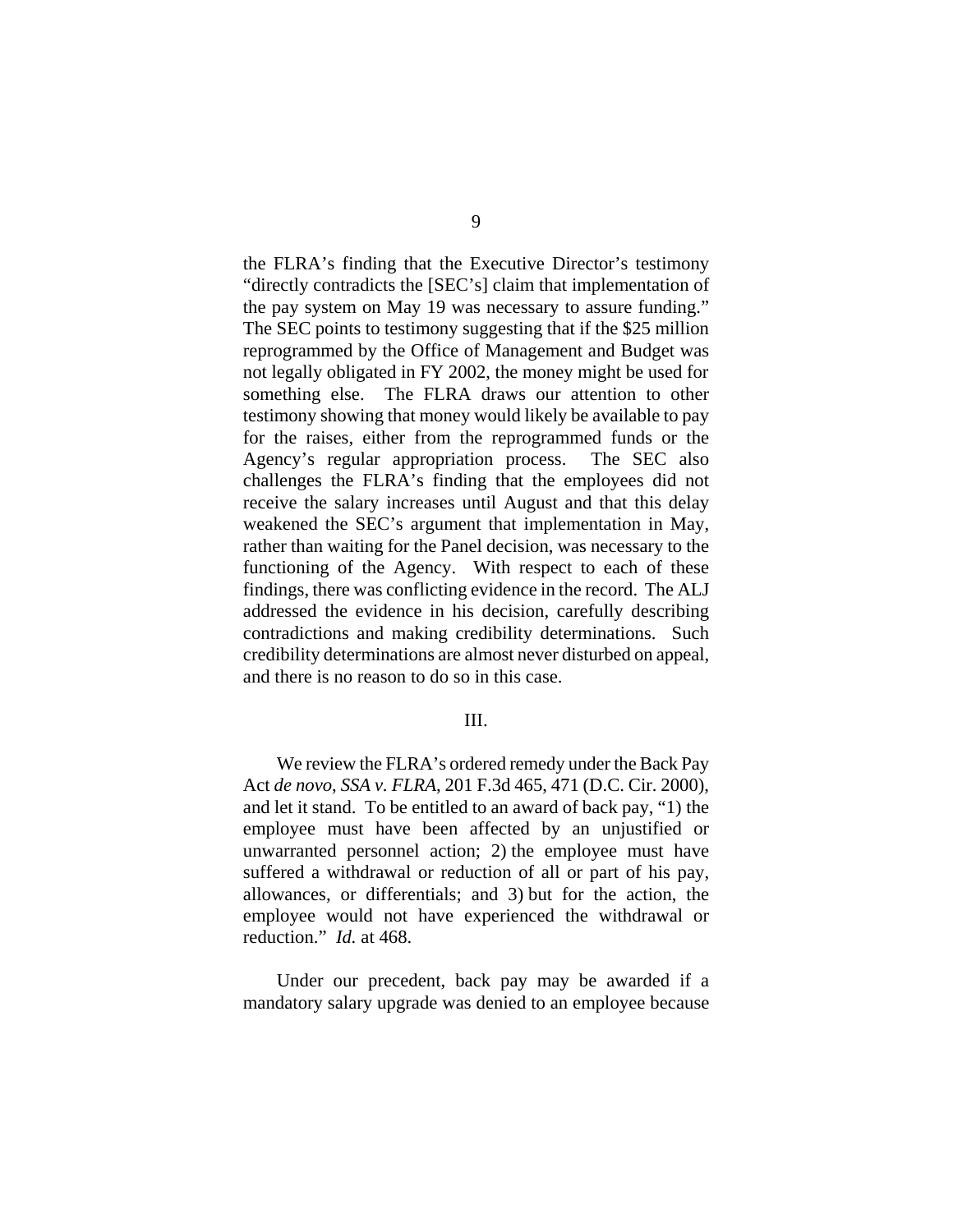of an unwarranted personnel action; loss of such a mandatory upgrade meets the "withdrawal or reduction" element of the Back Pay Act. *Brown v. Sec'y of the Army*, 918 F.2d 214, 220 (D.C. Cir. 1990). As we described our conclusion in *Brown*, "we comprehend the 1978 Back Pay Act definitional amendment to mean that if an upgrade is mandatory once specified conditions are met, the Act now affords a retrospective remedy. If an upgrade is not of that virtually automatic, noncompetitive kind, the Act affords no relief. Only in the former case will the employee be treated as one already 'duly appointed' to the higher position, so that the failure to confer the benefit constitutes a 'withdrawal or reduction' in compensation." *Id.* This conclusion controls the outcome of this case because the within-grade increases were virtually automatic and non-competitive.

The SEC's final argument is that awarding back pay may give some employees an undue windfall. But any factual questions—such as whether any of the employees who were due a within-grade increase between May 19, 2002 and November 8, 2002 would actually have received higher pay under the new system had the SEC not implemented the change before the bargaining process was complete, and by how much—can be resolved in compliance proceedings.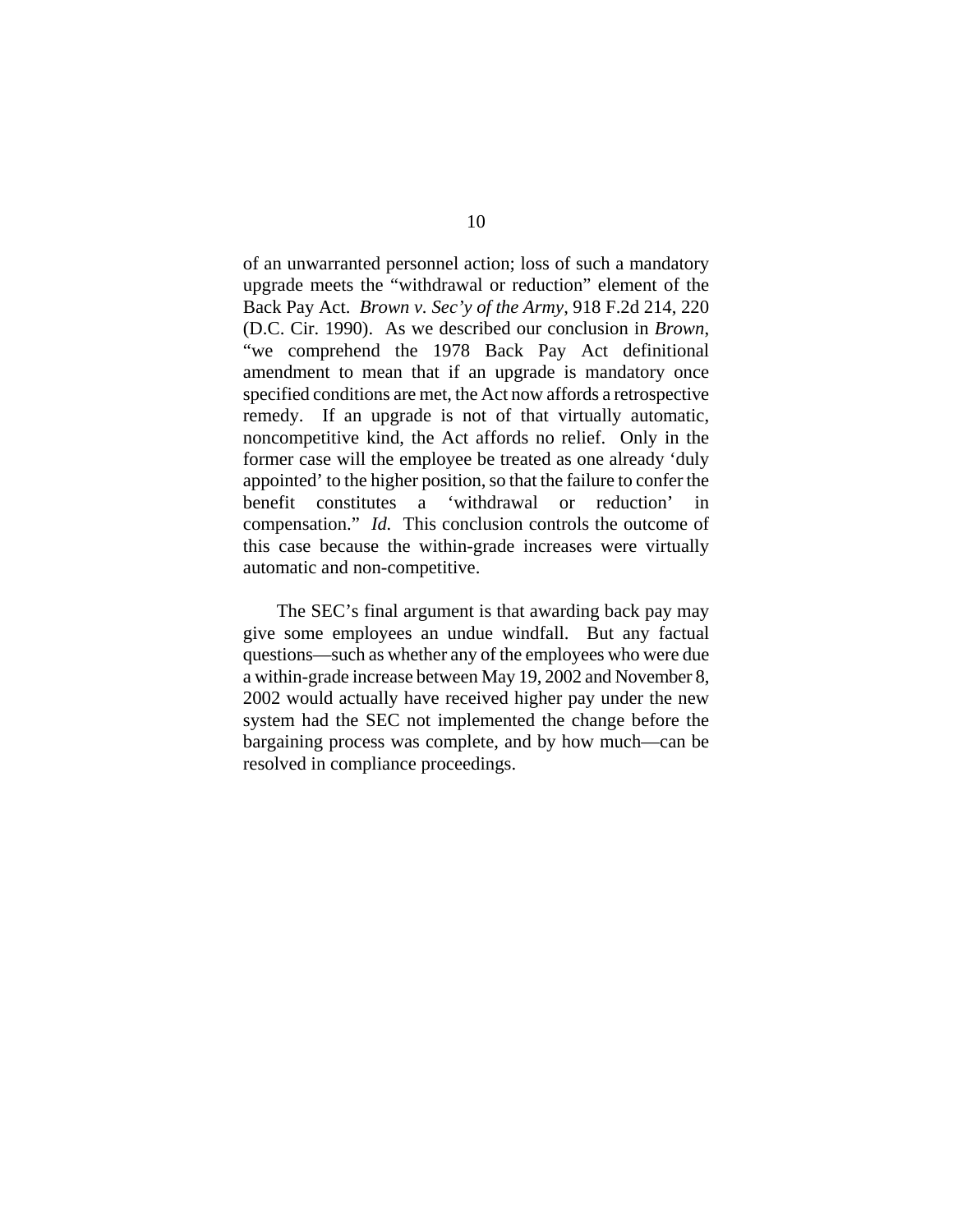IV.

The petition for review is denied and the cross-application for enforcement is granted.

*So ordered.* 

11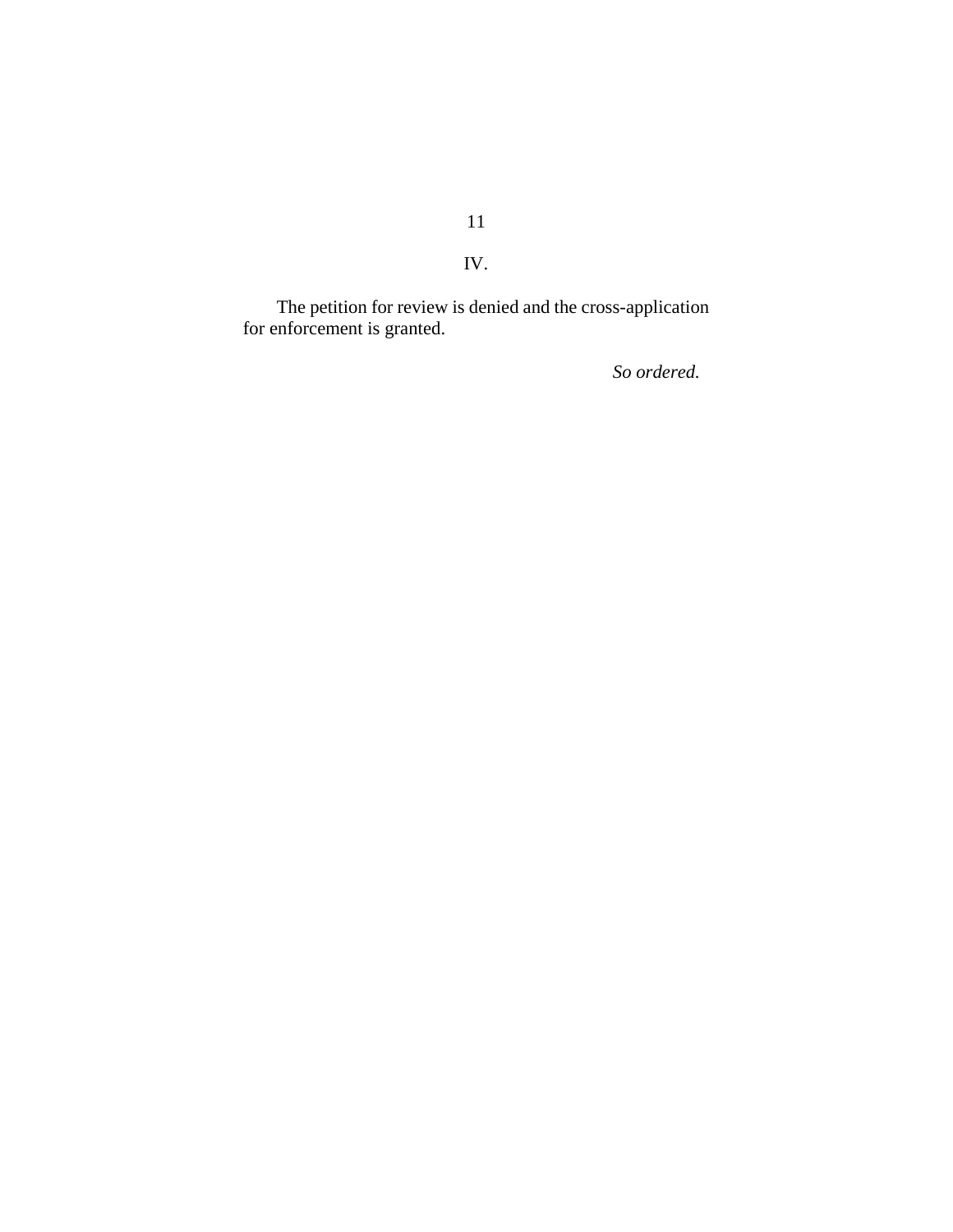KAVANAUGH, *Circuit Judge*, concurring: I join the opinion of the Court. I write separately to point out the constitutional oddity of a case pitting two agencies in the Executive Branch against one another, and to explain why the Court can hear this dispute.

The caption of this case – *Securities and Exchange Commission v. Federal Labor Relations Authority* – illustrates an anomaly. Both the SEC and the FLRA are agencies in the Executive Branch, yet one is suing the other in an Article III court. This state of affairs is in tension with the constitutional structure designed by the Framers and set forth in the text of the Constitution. The Constitution vests the "executive Power" in one President. U.S. CONST. art. II, § 1, cl. 1. And the Constitution assigns the President the responsibility to "take Care that the Laws be faithfully executed." U.S. CONST. art. II, § 3. Because Article II provides that a single President controls the Executive Branch, legal or policy disputes between two Executive Branch agencies are typically resolved by the President or his designee – without judicial intervention. *See, e.g.*, Exec. Order No. 12,146, 44 Fed. Reg. 42,657 (July 18, 1979) (providing for review of certain interagency legal disputes by the Attorney General). Moreover, because agencies involved in intra-Executive Branch disputes are not adverse to one another (rather, they are both subordinate parts of a single organization headed by one CEO), such disputes do not appear to constitute a case or controversy for purposes of Article III. *See* U.S. CONST. art. III, § 2; *see generally* Michael Herz, *United States v. United States: When Can the Federal Government Sue Itself?*, 32 WM. & MARY L. REV. 893 (1991). In short, judicial resolution of intra-Executive disputes is questionable under both Article II and Article III.

This analysis is uncontroversial as applied to disputes between two traditional Executive Branch agencies. No one plausibly thinks, for example, that a federal court would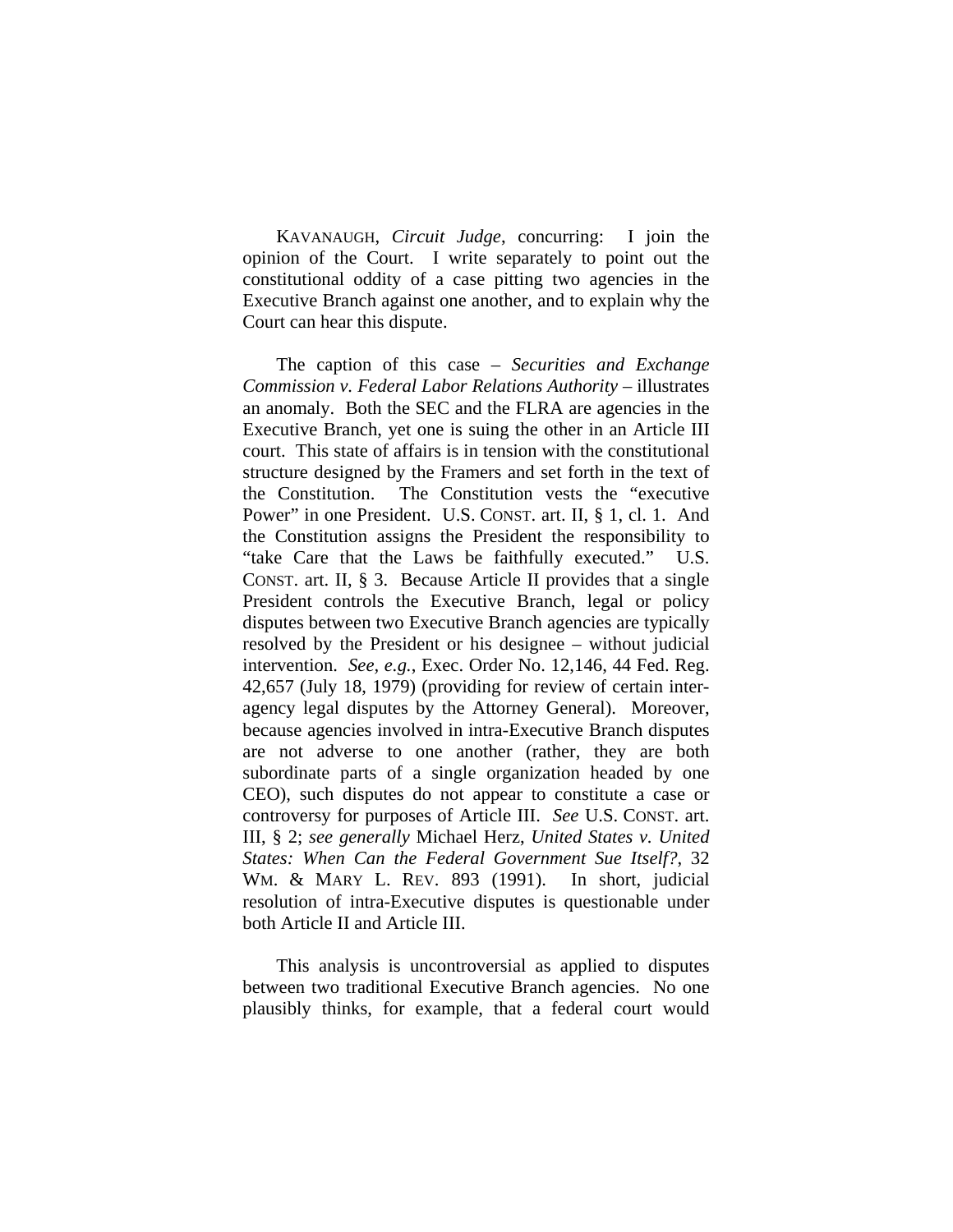resolve a dispute between the Department of Justice and, say, the Department of Defense or the Department of State.

But the wrinkle is that this case involves a so-called independent agency. Independent agencies are those agencies whose heads cannot be removed by the President except for cause and that therefore typically operate with some (undefined) degree of substantive autonomy from the President in a kind of extra-constitutional Fourth Branch. In *Humphrey's Executor v. United States*, the Supreme Court approved of independent agencies, at least in certain circumstances. 295 U.S. 602 (1935); *see also Morrison v. Olson*, 487 U.S. 654, 689-91 (1988). Consistent with the post-*Humphrey's Executor* understanding that Presidents cannot (or at least do not) fully control independent agencies, and that an independent agency therefore can be sufficiently adverse to a traditional executive agency to create a justiciable case, the Supreme Court and this Court have entertained suits between an independent agency and a traditional executive agency, or as here between two independent agencies. *See, e.g.*, *Dep't of Treasury, IRS v. FLRA*, 494 U.S. 922 (1990); *United States v. Nixon*, 418 U.S. 683 (1974); *United States v. ICC*, 337 U.S. 426 (1949); *In re Lindsey*, 158 F.3d 1263 (D.C. Cir. 1998); *In re Sealed Case*, 146 F.3d 1031 (D.C. Cir. 1998) (Silberman, J., concurring in denial of rehearing en banc); *In re Sealed Case*, 121 F.3d 729 (D.C. Cir. 1997); *NLRB v. FLRA*, 2 F.3d 1190 (D.C. Cir. 1993); *United States v. FMC*, 694 F.2d 793, 796 (D.C. Cir. 1982); *see also Barnes v. Kline*, 759 F.2d 21, 41, 64 (D.C. Cir. 1985) (Bork, J., dissenting) (explaining *United States v. ICC*: "because the ICC is an independent agency, the President had no power to terminate the controversy by ordering the ICC to reverse its decision denying the government money damages"); William K. Kelley, *The Constitutional Dilemma of Litigation Under the Independent*